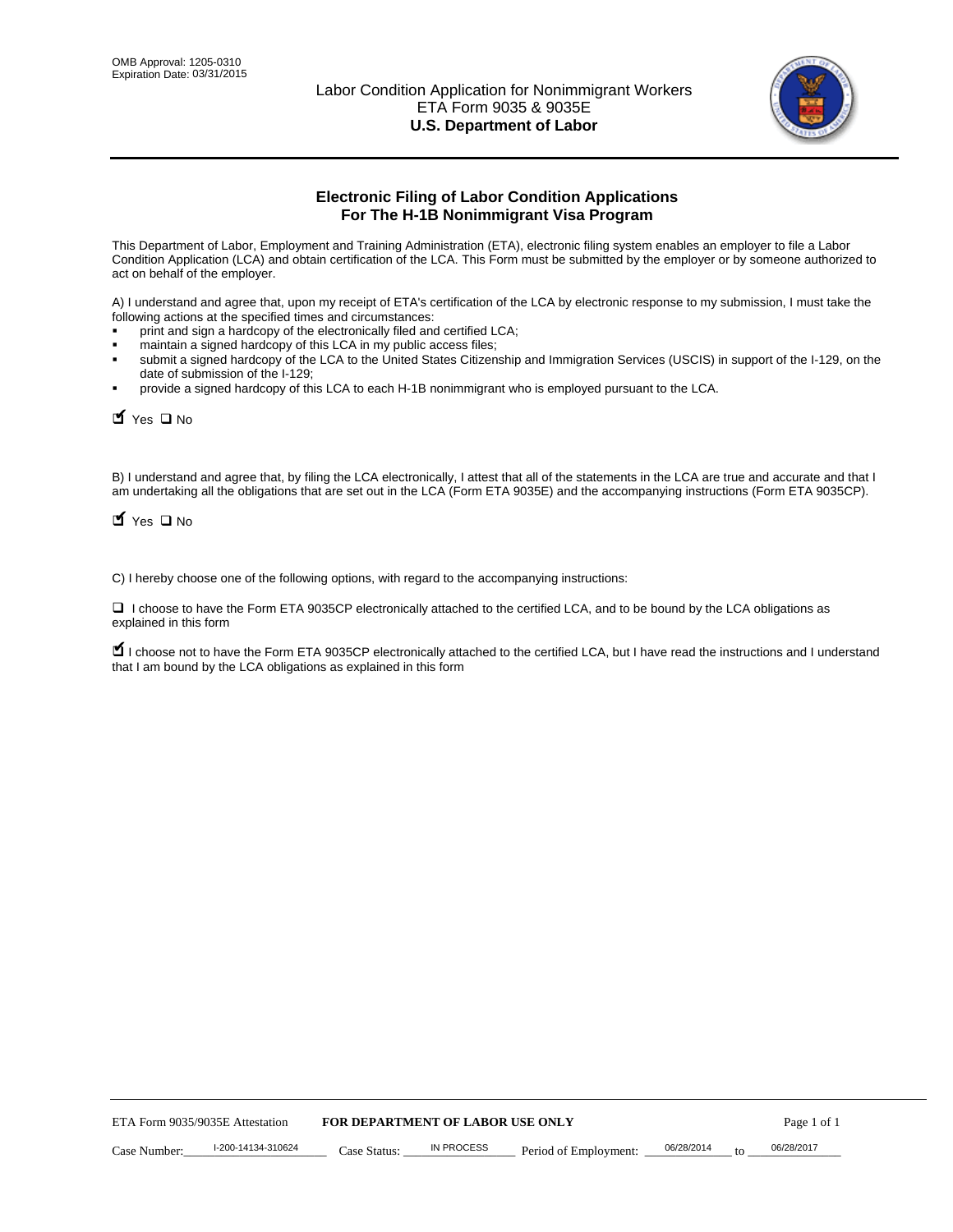# Labor Condition Application for Nonimmigrant Workers ETA Form 9035 & 9035E **U.S. Department of Labor**



*Please read and review the filing instructions carefully before completing the ETA Form 9035 or 9035E. A copy of the instructions can be found at http://www.foreignlaborcert.doleta.gov/. In accordance with Federal Regulations at 20 CFR 655.730(b), incomplete or obviously inaccurate Labor Condition Applications (LCAs) will not be certified by the Department of Labor. If the employer has received permission from the Administrator of the Office of Foreign Labor Certification to submit this form non-electronically, ALL required fields/items containing an asterisk ( \* ) must be completed as well as any fields/items where a response is conditional as indicated by the section ( § ) symbol.* 

# **A. Employment-Based Nonimmigrant Visa Information**

1. Indicate the type of visa classification supported by this application *(Write classification symbol)*: \*

# **B. Temporary Need Information**

| 1. Indicate the type of visa classification supported by this application (Write classification symbol): *                                                              |                                                       |                                                 |                                              | $H-1B$                    |
|-------------------------------------------------------------------------------------------------------------------------------------------------------------------------|-------------------------------------------------------|-------------------------------------------------|----------------------------------------------|---------------------------|
| <b>B. Temporary Need Information</b>                                                                                                                                    |                                                       |                                                 |                                              |                           |
| 1. Job Title *<br>PROGRAMMER/ANALYST                                                                                                                                    |                                                       |                                                 |                                              |                           |
| 2. SOC (ONET/OES) code *                                                                                                                                                | 3. SOC (ONET/OES) occupation title *                  |                                                 |                                              |                           |
| 15-1131                                                                                                                                                                 | <b>COMPUTER PROGRAMMERS</b>                           |                                                 |                                              |                           |
| 4. Is this a full-time position? *                                                                                                                                      |                                                       |                                                 | <b>Period of Intended Employment</b>         |                           |
| $\blacksquare$ Yes<br>$\square$ No                                                                                                                                      | 5. Begin Date *<br>06/28/2014<br>(mm/dd/yyyy)         |                                                 | 6. End Date *<br>(mm/dd/yyyy)                | 06/28/2017                |
| 7. Worker positions needed/basis for the visa classification supported by this application                                                                              |                                                       |                                                 |                                              |                           |
| Total Worker Positions Being Requested for Certification *<br>1                                                                                                         |                                                       |                                                 |                                              |                           |
| Basis for the visa classification supported by this application<br>(indicate the total workers in each applicable category based on the total workers identified above) |                                                       |                                                 |                                              |                           |
| 0<br>a. New employment *                                                                                                                                                |                                                       | 0                                               | d. New concurrent employment *               |                           |
| b. Continuation of previously approved employment *<br>without change with the same employer                                                                            |                                                       | 0                                               | e. Change in employer *                      |                           |
| 0<br>c. Change in previously approved employment *                                                                                                                      | 0                                                     | f. Amended petition *                           |                                              |                           |
| C. Employer Information                                                                                                                                                 |                                                       |                                                 |                                              |                           |
| 1. Legal business name *<br>MARLABS, INC                                                                                                                                |                                                       |                                                 |                                              |                           |
| 2. Trade name/Doing Business As (DBA), if applicable N/A                                                                                                                |                                                       |                                                 |                                              |                           |
| 3. Address 1 *<br>1 CORPORATE PLACE SOUTH                                                                                                                               |                                                       |                                                 |                                              |                           |
| 4. Address 2<br>N/A                                                                                                                                                     |                                                       |                                                 |                                              |                           |
| 5. City *<br><b>PISCATAWAY</b>                                                                                                                                          |                                                       | $\overline{6. \quad \text{State}}^*_{\quad NJ}$ |                                              | 7. Postal code *<br>08854 |
| 8. Country *<br>UNITED STATES OF AMERICA                                                                                                                                |                                                       | 9. Province<br>N/A                              |                                              |                           |
| 10. Telephone number * 7326941000                                                                                                                                       |                                                       | 11. Extension $N/A$                             |                                              |                           |
| 12. Federal Employer Identification Number (FEIN from IRS) *<br>541816287                                                                                               |                                                       | 541511                                          | 13. NAICS code (must be at least 4-digits) * |                           |
|                                                                                                                                                                         |                                                       |                                                 |                                              |                           |
| ETA Form 9035/9035E<br>I-200-14134-310624<br>Case Number:<br>$Case$ Status:                                                                                             | <b>FOR DEPARTMENT OF LABOR USE ONLY</b><br>IN PROCESS | Period of Employment:                           | 06/28/2014                                   | Page 1 of 5<br>06/28/2017 |

# **C. Employer Information**

| 1. Legal business name *<br>MARLABS, INC                     |                                              |                           |
|--------------------------------------------------------------|----------------------------------------------|---------------------------|
| 2. Trade name/Doing Business As (DBA), if applicable N/A     |                                              |                           |
| 3. Address 1 *<br>1 CORPORATE PLACE SOUTH                    |                                              |                           |
| 4. Address 2<br>N/A                                          |                                              |                           |
| 5. City *<br><b>PISCATAWAY</b>                               | 6. State *<br><b>NJ</b>                      | 7. Postal code *<br>08854 |
| 8. Country *                                                 | 9. Province                                  |                           |
| UNITED STATES OF AMERICA                                     | N/A                                          |                           |
| 10. Telephone number *<br>7326941000                         | 11. Extension<br>N/A                         |                           |
| 12. Federal Employer Identification Number (FEIN from IRS) * | 13. NAICS code (must be at least 4-digits) * |                           |
| 541816287                                                    | 541511                                       |                           |

# ETA Form 9035/9035E **FOR DEPARTMENT OF LABOR USE ONLY** Page 1 of 5<br>Case Number: 1-200-14134-310624 Case Status: IN PROCESS Period of Employment: 06/28/2014 to 06/28/2017

Case Number: 1-200-14134-310624 Case Status: IN PROCESS Period of Employment: 06/28/2014 to 06/28/2017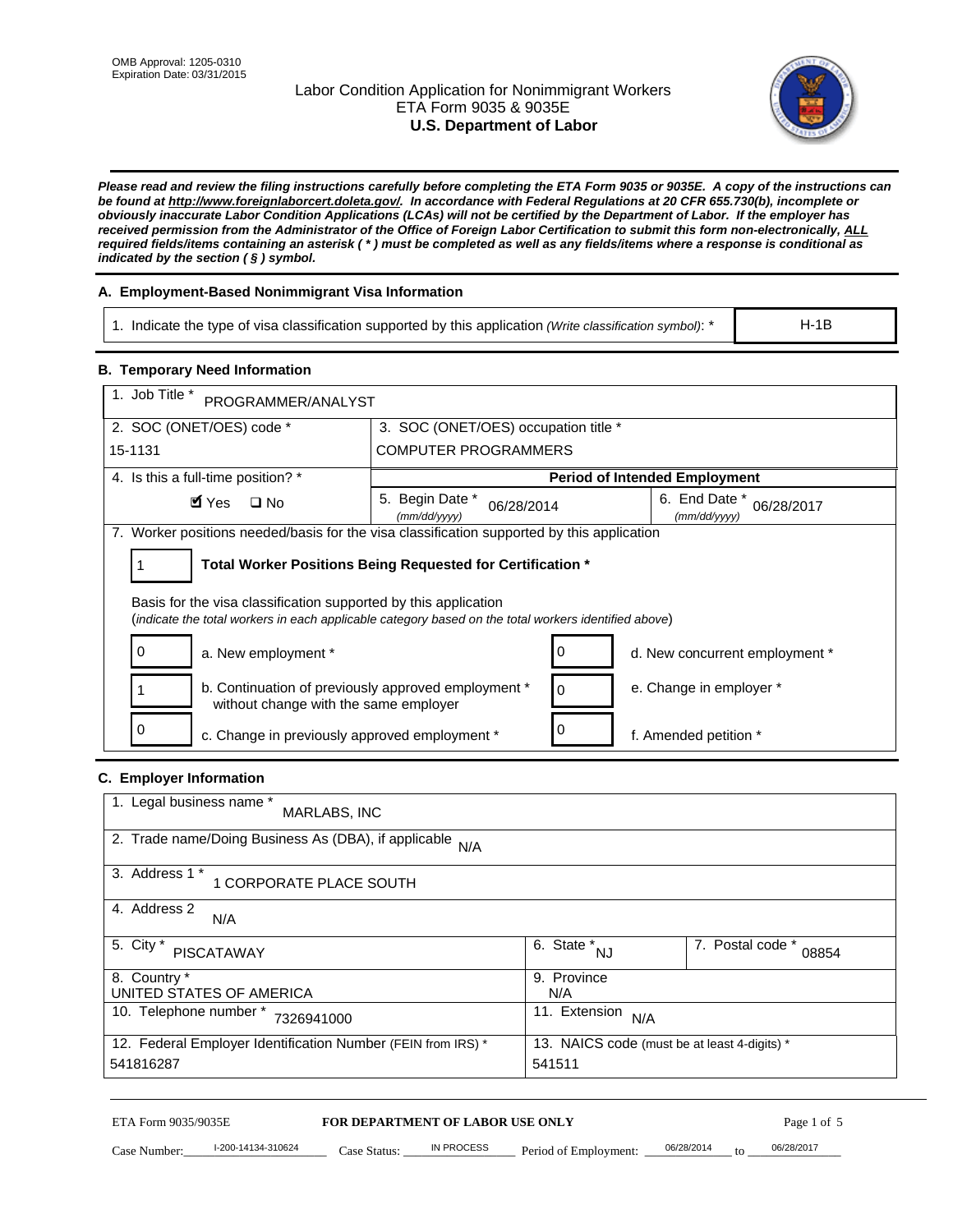

# **D. Employer Point of Contact Information**

**Important Note**: The information contained in this Section must be that of an employee of the employer who is authorized to act on behalf of the employer in labor certification matters. The information in this Section must be different from the agent or attorney information listed in Section E, unless the attorney is an employee of the employer.

| 1. Contact's last (family) name *                  | 2. First (given) name * |                                   | 3. Middle name(s) *       |  |  |
|----------------------------------------------------|-------------------------|-----------------------------------|---------------------------|--|--|
| <b>VIDYADHARAN</b>                                 | <b>SANJAY</b>           |                                   | N/A                       |  |  |
| 4. Contact's job title *<br><b>GENERAL COUNSEL</b> |                         |                                   |                           |  |  |
| 5. Address 1 *<br>1 CORPORATE PLACE SOUTH          |                         |                                   |                           |  |  |
| 6. Address 2<br>N/A                                |                         |                                   |                           |  |  |
| 7. City $*$<br><b>PISCATAWAY</b>                   |                         | $8. \overline{\text{State}}^*$ NJ | 9. Postal code *<br>08854 |  |  |
| 10. Country *<br>UNITED STATES OF AMERICA          |                         | 11. Province<br>N/A               |                           |  |  |
| 12. Telephone number *<br>Extension<br>13.         |                         | 14. E-Mail address                |                           |  |  |
| 7326941000<br>1600                                 |                         | SANJAY@MARLABS.COM                |                           |  |  |

# **E. Attorney or Agent Information (If applicable)**

|                                                                                                                                                     | SANJAY                  |                     |                                           | N/A              |                                                      |             |
|-----------------------------------------------------------------------------------------------------------------------------------------------------|-------------------------|---------------------|-------------------------------------------|------------------|------------------------------------------------------|-------------|
| 4. Contact's job title * GENERAL COUNSEL                                                                                                            |                         |                     |                                           |                  |                                                      |             |
| 5. Address 1 * 1 CORPORATE PLACE SOUTH                                                                                                              |                         |                     |                                           |                  |                                                      |             |
| 6. Address 2<br>N/A                                                                                                                                 |                         |                     |                                           |                  |                                                      |             |
| 7. City * PISCATAWAY                                                                                                                                |                         |                     | $\overline{\phantom{a}}$ 8. State $^*$ NJ | 9. Postal code * | 08854                                                |             |
| 10. Country *<br>UNITED STATES OF AMERICA                                                                                                           |                         | 11. Province<br>N/A |                                           |                  |                                                      |             |
| 12. Telephone number *<br>7326941000                                                                                                                | 13. Extension<br>1600   |                     | 14. E-Mail address<br>SANJAY@MARLABS.COM  |                  |                                                      |             |
| E. Attorney or Agent Information (If applicable)                                                                                                    |                         |                     |                                           |                  |                                                      |             |
| 1. Is the employer represented by an attorney or agent in the filing of this application? *<br>If "Yes", complete the remainder of Section E below. |                         |                     |                                           |                  | $\Box$ Yes                                           | <b>A</b> No |
| 2. Attorney or Agent's last (family) name §                                                                                                         | 3. First (given) name § |                     |                                           |                  | 4. Middle name(s) $\sqrt{s}$                         |             |
| N/A                                                                                                                                                 | N/A                     |                     |                                           | N/A              |                                                      |             |
| 5. Address 1 $\frac{1}{9}$ N/A                                                                                                                      |                         |                     |                                           |                  |                                                      |             |
| 6. Address 2<br>N/A                                                                                                                                 |                         |                     |                                           |                  |                                                      |             |
| 7. City §<br>N/A                                                                                                                                    |                         | 8. State §<br>N/A   |                                           |                  | 9. Postal code §                                     |             |
| 10. Country §<br>N/A                                                                                                                                |                         | 11. Province<br>N/A |                                           |                  |                                                      |             |
| 12. Telephone number §                                                                                                                              | 13. Extension           |                     | 14. E-Mail address                        |                  |                                                      |             |
| N/A                                                                                                                                                 | N/A                     | N/A                 |                                           |                  |                                                      |             |
| 15. Law firm/Business name §<br>N/A                                                                                                                 |                         |                     | 16. Law firm/Business FEIN §<br>N/A       |                  |                                                      |             |
|                                                                                                                                                     |                         |                     |                                           |                  |                                                      |             |
| 17. State Bar number (only if attorney) §                                                                                                           |                         |                     | standing (only if attorney) §             |                  | 18. State of highest court where attorney is in good |             |
| N/A                                                                                                                                                 |                         | N/A                 |                                           |                  |                                                      |             |
|                                                                                                                                                     |                         |                     |                                           |                  |                                                      |             |
| N/A                                                                                                                                                 |                         |                     |                                           |                  |                                                      |             |
| 19. Name of the highest court where attorney is in good standing (only if attorney) §                                                               |                         |                     |                                           |                  |                                                      |             |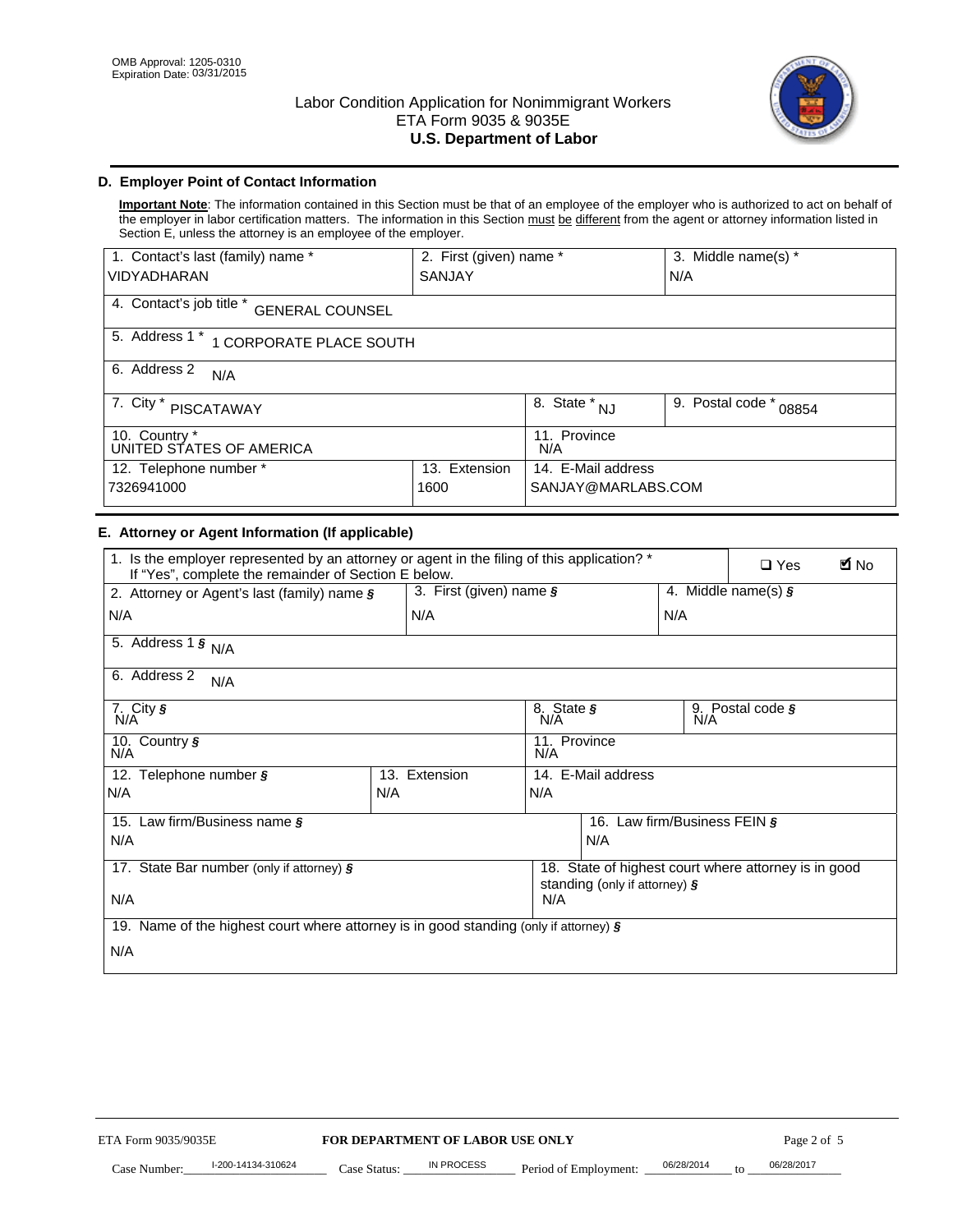# Labor Condition Application for Nonimmigrant Workers ETA Form 9035 & 9035E **U.S. Department of Labor**



| F. Rate of Pay                 |                                           |
|--------------------------------|-------------------------------------------|
| 1. Wage Rate (Required)        | 2. Per: (Choose only one) *               |
| 84200.00<br>From: \$<br>$\ast$ | ■ Year                                    |
| N/A<br>To: \$                  | □ Week □ Bi-Weekly □ Month<br>$\Box$ Hour |

### **G. Employment and Prevailing Wage Information**

#### *a. Place of Employment 1*

| From: \$<br>To: $$$                                                                                                                                                                                                                                                                                                                                                                                                                                                                                                                                                                                                                                                                                                                                                                                                                                                                                            | 84200.00<br>*<br>N/A                                                                                                                                                                                                                                                                                                                                                                                                                                                                                                                                                                                                                                                                                                              | $\Box$ Hour<br>$\square$ Week                                                                              | $\Box$ Bi-Weekly                                           | $\blacksquare$ Year<br>$\Box$ Month |
|----------------------------------------------------------------------------------------------------------------------------------------------------------------------------------------------------------------------------------------------------------------------------------------------------------------------------------------------------------------------------------------------------------------------------------------------------------------------------------------------------------------------------------------------------------------------------------------------------------------------------------------------------------------------------------------------------------------------------------------------------------------------------------------------------------------------------------------------------------------------------------------------------------------|-----------------------------------------------------------------------------------------------------------------------------------------------------------------------------------------------------------------------------------------------------------------------------------------------------------------------------------------------------------------------------------------------------------------------------------------------------------------------------------------------------------------------------------------------------------------------------------------------------------------------------------------------------------------------------------------------------------------------------------|------------------------------------------------------------------------------------------------------------|------------------------------------------------------------|-------------------------------------|
| G. Employment and Prevailing Wage Information<br>Important Note: It is important for the employer to define the place of intended employment with as much geographic specificity as possible<br>The place of employment address listed below must be a physical location and cannot be a P.O. Box. The employer may use this section<br>to identify up to three (3) physical locations and corresponding prevailing wages covering each location where work will be performed and<br>the electronic system will accept up to 3 physical locations and prevailing wage information. If the employer has received approval from the<br>Department of Labor to submit this form non-electronically and the work is expected to be performed in more than one location, an<br>attachment must be submitted in order to complete this section.<br>a. Place of Employment 1<br>1. Address 1 *<br>2. Address 2<br>N/A | 6220 STONERIDGE MALL ROAD,                                                                                                                                                                                                                                                                                                                                                                                                                                                                                                                                                                                                                                                                                                        |                                                                                                            |                                                            |                                     |
| 3. City $*$<br>PLEASANTON,<br>5. State/District/Territory *<br><b>CALIFORNIA</b>                                                                                                                                                                                                                                                                                                                                                                                                                                                                                                                                                                                                                                                                                                                                                                                                                               |                                                                                                                                                                                                                                                                                                                                                                                                                                                                                                                                                                                                                                                                                                                                   |                                                                                                            | 4. County *<br>ALAMEDA COUNTY<br>6. Postal code *<br>94588 |                                     |
| 7. Agency which issued prevailing wage $\boldsymbol{\S}$<br>N/A<br>8. Wage level *                                                                                                                                                                                                                                                                                                                                                                                                                                                                                                                                                                                                                                                                                                                                                                                                                             | Prevailing Wage Information (corresponding to the place of employment location listed above)                                                                                                                                                                                                                                                                                                                                                                                                                                                                                                                                                                                                                                      | N/A                                                                                                        | 7a. Prevailing wage tracking number (if applicable) §      |                                     |
| $\Box$<br>9. Prevailing wage *<br>\$<br>11. Prevailing wage source (Choose only one) *<br>11a. Year source published *<br>2013                                                                                                                                                                                                                                                                                                                                                                                                                                                                                                                                                                                                                                                                                                                                                                                 | <b>M</b><br>$\Box$ $\Box$<br>84115.00<br><b>¤</b> OES<br>CBA<br>$\Box$<br>11b. If "OES", and SWA/NPC did not issue prevailing wage OR "Other" in question 11,<br>specify source $\boldsymbol{\S}$<br>OFLC ONLINE DATA CENTER                                                                                                                                                                                                                                                                                                                                                                                                                                                                                                      | $\Box$ IV<br>$\Box$ N/A<br>10. Per: (Choose only one) *<br>$\Box$ Hour<br>□ Week<br>□ SCA<br>DBA<br>$\Box$ | □ Bi-Weekly<br>□                                           | ■ Year<br>$\Box$ Month<br>Other     |
| H. Employer Labor Condition Statements<br>I Important Note: In order for your application to be processed, you MUST read Section H of the Labor Condition Application – General<br>Instructions Form ETA 9035CP under the heading "Employer Labor Condition Statements" and agree to all four (4) labor condition statements<br>summarized below:<br>(2)<br>workers similarly employed.<br>(3)<br>employment.<br>(4)<br>1. I have read and agree to Labor Condition Statements 1, 2, 3, and 4 above and as fully explained in Section H<br>of the Labor Condition Application - General Instructions - Form ETA 9035CP. *                                                                                                                                                                                                                                                                                      | (1) Wages: Pay nonimmigrants at least the local prevailing wage or the employer's actual wage, whichever is higher, and pay for non-<br>productive time. Offer nonimmigrants benefits on the same basis as offered to U.S. workers.<br>Working Conditions: Provide working conditions for nonimmigrants which will not adversely affect the working conditions of<br>Strike, Lockout, or Work Stoppage: There is no strike, lockout, or work stoppage in the named occupation at the place of<br>Notice: Notice to union or to workers has been or will be provided in the named occupation at the place of employment. A copy of<br>this form will be provided to each nonimmigrant worker employed pursuant to the application. |                                                                                                            |                                                            | <b>Ø</b> Yes<br>$\square$ No        |
| ETA Form 9035/9035E<br>I-200-14134-310624<br>Case Number:                                                                                                                                                                                                                                                                                                                                                                                                                                                                                                                                                                                                                                                                                                                                                                                                                                                      | <b>FOR DEPARTMENT OF LABOR USE ONLY</b><br>IN PROCESS<br>Case Status:                                                                                                                                                                                                                                                                                                                                                                                                                                                                                                                                                                                                                                                             | Period of Employment:                                                                                      | 06/28/2014                                                 | Page 3 of 5<br>06/28/2017           |

#### **H. Employer Labor Condition Statements**

- (1) **Wages:** Pay nonimmigrants at least the local prevailing wage or the employer's actual wage, whichever is higher, and pay for nonproductive time. Offer nonimmigrants benefits on the same basis as offered to U.S. workers.
- (2) **Working Conditions:** Provide working conditions for nonimmigrants which will not adversely affect the working conditions of workers similarly employed.
- (3) **Strike, Lockout, or Work Stoppage:** There is no strike, lockout, or work stoppage in the named occupation at the place of employment.
- (4) **Notice:** Notice to union or to workers has been or will be provided in the named occupation at the place of employment. A copy of this form will be provided to each nonimmigrant worker employed pursuant to the application.

| 1. I have read and agree to Labor Condition Statements 1, 2, 3, and 4 above and as fully explained in Section H | Myes ⊡No |  |
|-----------------------------------------------------------------------------------------------------------------|----------|--|
| of the Labor Condition Application – General Instructions – Form ETA 9035CP. *                                  |          |  |

| ETA Form 9035/9035E |                    | <b>FOR DEPARTMENT OF LABOR USE ONLY</b> |            |                       |            |                 | Page 3 of 5 |
|---------------------|--------------------|-----------------------------------------|------------|-----------------------|------------|-----------------|-------------|
| Case Number:        | l-200-14134-310624 | Case Status:                            | IN PROCESS | Period of Employment: | 06/28/2014 | 10 <sup>1</sup> | 06/28/2017  |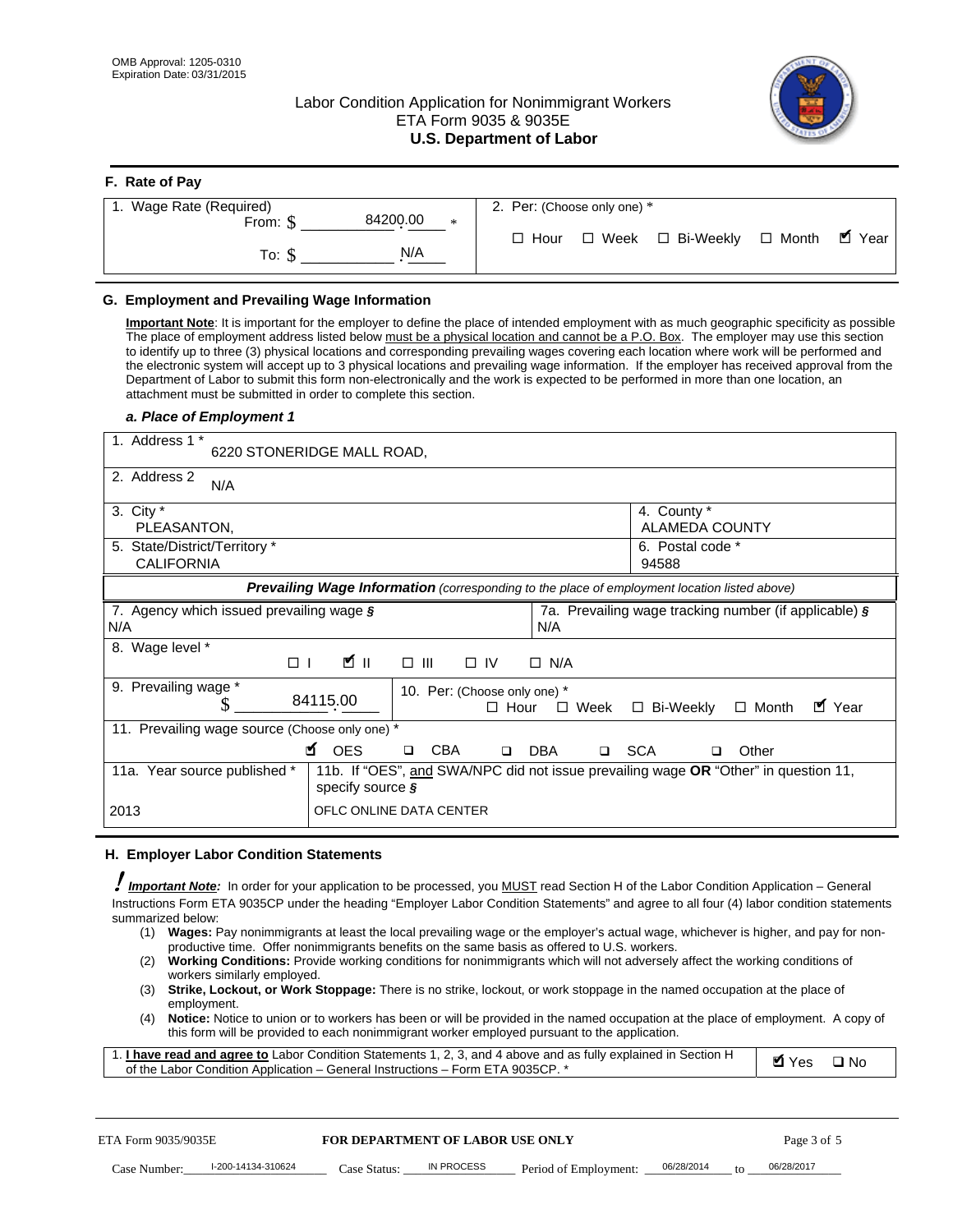

#### **I. Additional Employer Labor Condition Statements – H-1B Employers ONLY**

!**Important Note***:* In order for your H-1B application to be processed, you MUST read Section I – Subsection 1 of the Labor Condition Application – General Instructions Form ETA 9035CP under the heading "Additional Employer Labor Condition Statements" and answer the questions below.

#### *a. Subsection 1*

| 1. Is the employer H-1B dependent? $\S$                                                                                                                                                                                                 | Myes                                          | $\Box$ No              |  |
|-----------------------------------------------------------------------------------------------------------------------------------------------------------------------------------------------------------------------------------------|-----------------------------------------------|------------------------|--|
| 2. Is the employer a willful violator? $\frac{1}{2}$                                                                                                                                                                                    | $\Box$ Yes                                    | <b>M</b> <sub>No</sub> |  |
| 3. If "Yes" is marked in questions 1.1 and/or 1.2, you must answer "Yes" or "No" regarding whether the<br>employer will use this application ONLY to support H-1B petitions or extensions of status for exempt H-1B<br>nonimmigrants? § | $\blacksquare$ Yes $\square$ No $\square$ N/A |                        |  |

**If you marked "Yes" to questions I.1 and/or I.2 and "No" to question I.3, you MUST read Section I – Subsection 2 of the Labor Condition Application – General Instructions Form ETA 9035CP under the heading "Additional Employer Labor Condition Statements" and indicate your agreement to all three (3) additional statements summarized below.** 

#### *b. Subsection 2*

- A. **Displacement:** Non-displacement of the U.S. workers in the employer's workforce
- B. **Secondary Displacement:** Non-displacement of U.S. workers in another employer's workforce; and
- C. **Recruitment and Hiring:** Recruitment of U.S. workers and hiring of U.S. workers applicant(s) who are equally or better qualified than the H-1B nonimmigrant(s).

| 4. I have read and agree to Additional Employer Labor Condition Statements A, B, and C above and as fully                  |      |
|----------------------------------------------------------------------------------------------------------------------------|------|
| explained in Section I – Subsections 1 and 2 of the Labor Condition Application – General Instructions Form ETA $\Box$ Yes | ∩ N∩ |
| 9035CP. $\delta$                                                                                                           |      |

# **J. Public Disclosure Information**

!**Important Note***:* You must select from the options listed in this Section.

| Public disclosure information will be kept at: * | Employer's principal place of business<br>$\Box$ Place of employment |
|--------------------------------------------------|----------------------------------------------------------------------|
|--------------------------------------------------|----------------------------------------------------------------------|

#### **K. Declaration of Employer**

*By signing this form, I, on behalf of the employer, attest that the information and labor condition statements provided are true and accurate;*  that I have read sections H and I of the Labor Condition Application – General Instructions Form ETA 9035CP, and that I agree to comply with *the Labor Condition Statements as set forth in the Labor Condition Application – General Instructions Form ETA 9035CP and with the Department of Labor regulations (20 CFR part 655, Subparts H and I). I agree to make this application, supporting documentation, and other records available to officials of the Department of Labor upon request during any investigation under the Immigration and Nationality Act. Making fraudulent representations on this Form can lead to civil or criminal action under 18 U.S.C. 1001, 18 U.S.C. 1546, or other provisions of law.* 

| 1. Last (family) name of hiring or designated official *               | 2. First (given) name of hiring or designated official * | 3. Middle initial *             |            |  |  |  |
|------------------------------------------------------------------------|----------------------------------------------------------|---------------------------------|------------|--|--|--|
| <b>VIDYADHARAN</b>                                                     | <b>SANJAY</b>                                            | N/A                             |            |  |  |  |
| 4. Hiring or designated official title *                               |                                                          |                                 |            |  |  |  |
| <b>GENERAL COUNSEL</b>                                                 |                                                          |                                 |            |  |  |  |
| 5. Signature *                                                         |                                                          | 6. Date signed *                |            |  |  |  |
|                                                                        |                                                          |                                 |            |  |  |  |
|                                                                        |                                                          |                                 |            |  |  |  |
|                                                                        |                                                          |                                 |            |  |  |  |
|                                                                        |                                                          |                                 |            |  |  |  |
|                                                                        |                                                          |                                 |            |  |  |  |
| FOR DEPARTMENT OF LABOR USE ONLY<br>ETA Form 9035/9035E<br>Page 4 of 5 |                                                          |                                 |            |  |  |  |
| I-200-14134-310624<br>Case Status:<br>Case Number:                     | IN PROCESS<br>Period of Employment:                      | 06/28/2014<br>$\mathsf{t} \cap$ | 06/28/2017 |  |  |  |